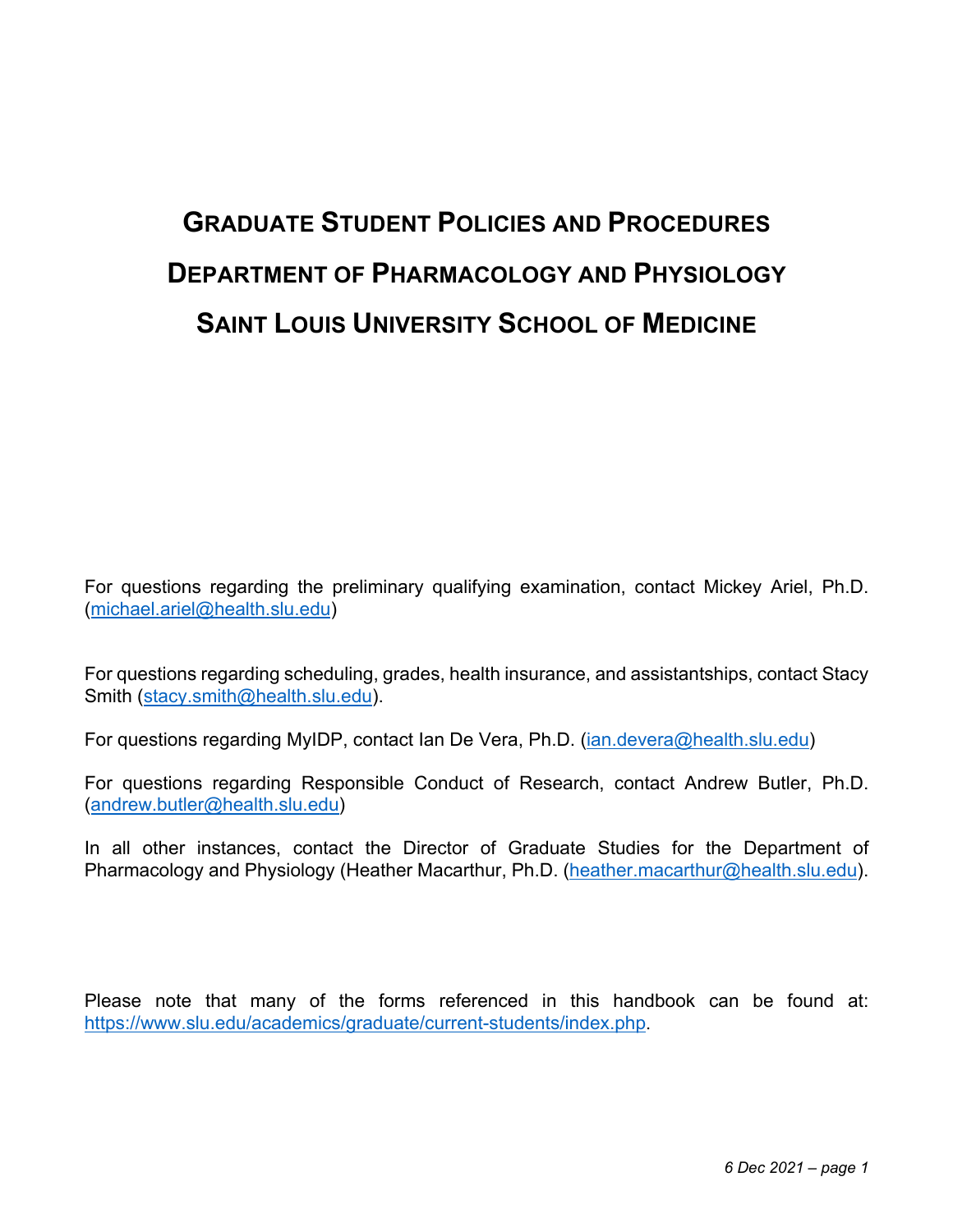# **TABLE OF CONTENTS**

| <b>Chapter</b>                                                         | pages          |
|------------------------------------------------------------------------|----------------|
|                                                                        |                |
| Introduction                                                           | 3              |
| Objective of the training program                                      | $\overline{3}$ |
| Overview of the training program                                       | 3              |
| <b>Financial commitment</b>                                            | $\overline{3}$ |
| Section 1. The core graduate program in biomedical sciences            | $4-6$          |
| Section 2. The doctoral program in pharmacology and physiology         | $6-9$          |
| Entry into the program                                                 | 6              |
| Grading policy                                                         | 8              |
| Responsible conduct of research                                        | 9              |
| Section 3. Preliminary examination                                     | $10 - 12$      |
| Formation of preliminary committee                                     | 11             |
| <b>Timeline</b>                                                        | 11             |
| Section 4. Advancement to doctoral candidacy status                    | 12             |
| Section 5. Dissertation Committee and defense of doctoral dissertation | $12 - 13$      |
| Formation of doctoral committee                                        | 12             |
| Section 6. Teaching Responsibility                                     | 14             |
| Section 7. Academic and behavioral standards                           | $14 - 16$      |
| Individual Development Plan                                            | 15             |
| Remediation and grounds for dismissal                                  | 15             |
| <b>Terminal masters</b>                                                | 15             |
| Department sponsored travel                                            | 16             |
| Section 8. Summary of curriculum for M.D./Ph.D. students               | $16 - 17$      |
| Appendices                                                             |                |
| A. Core curriculum                                                     |                |
| B. Policies and procedures for graduate students and fellows           |                |
| C. Process for students pursuing a Ph.D. at SLU                        |                |
| D. Doctoral oral examination form                                      |                |
| E. Dissertation project, dissertation, and dissertation formatting     |                |
| F. Dissertation readiness form                                         |                |
| G. Academic integrity policy                                           |                |
| H. Dismissal policy                                                    |                |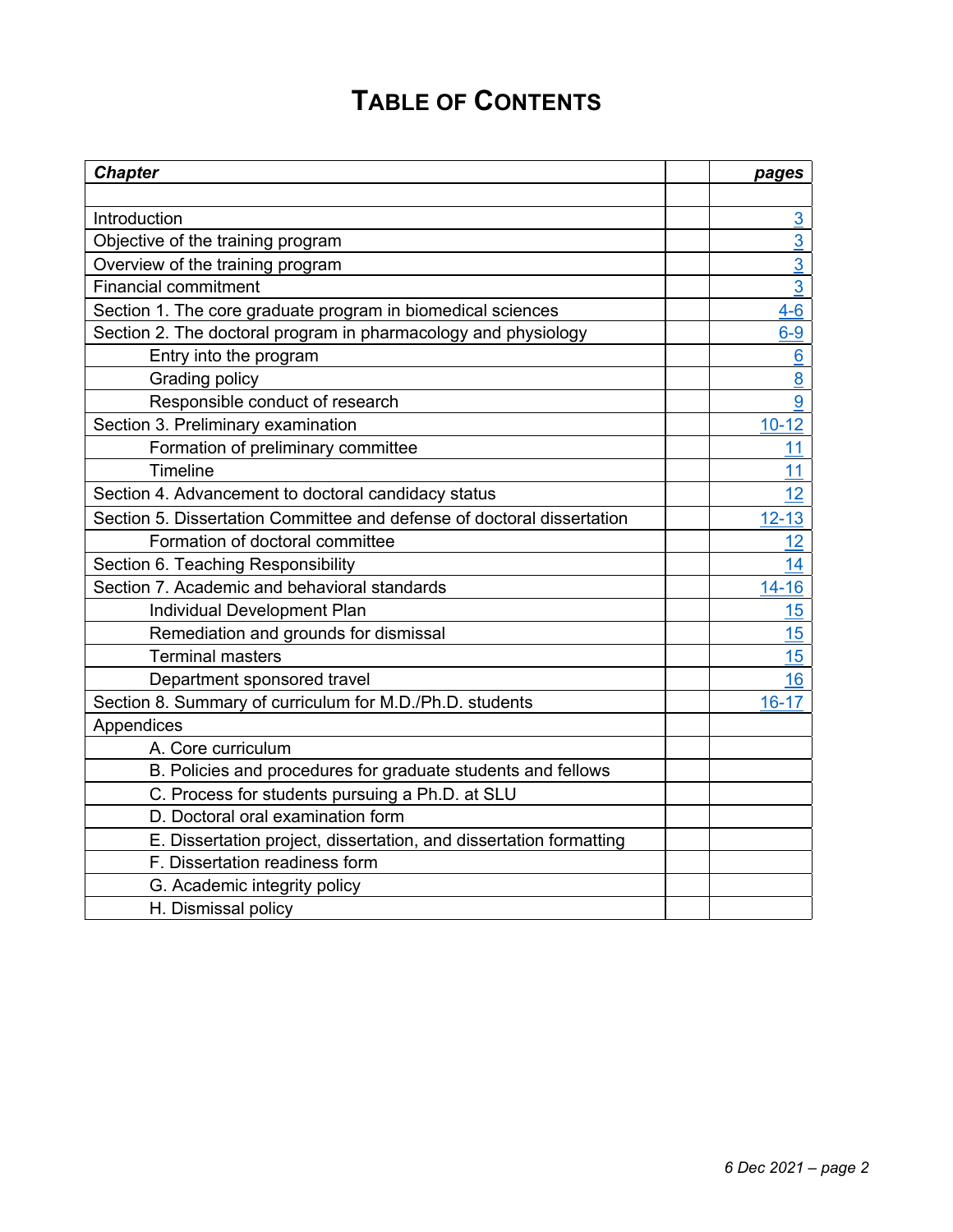**Introduction**. This handbook provides a concise guide to the process and policies of the doctoral graduate program of the Department of Pharmacology and Physiology of the Saint Louis University School of Medicine. While specifically tailored to the department, the standards outlined here are guided by the policies of the Graduate Program of Biomedical Sciences, the School of Medicine, and Saint Louis University, which are the ultimate authorities in matters requiring remediation. Students should refer to the documents obtained in the appendices for further information regarding University Policy. The program is overseen by the Graduate Steering Committee which is composed of: Drs. Heather Macarthur (chair), Terrance Egan, Andrew Lechner, Gina Yosten, and Jinsong Zhang, under the direction of Chair of the Department, Daniela Salvemini.

**The Objective of the Training Program**. The objective of the Saint Louis University Doctoral Training Program in Pharmacology and Physiology is to provide individuals with the opportunity to achieve a high degree of competence in the pharmacological and physiological sciences regardless of the student's background, thus preparing them to pursue productive careers in academics and industry. The five defining goals of the program are to: (1) instill enthusiasm for discovery and the scientific process; (2) foster the development of critical thinking skills; (3) develop laboratory research competence; (4) develop oral and written communication skills; and (5) promote a commitment to scholarship. This program is designed to provide students with a strong foundation in all aspects of basic biomedical science and the freedom to explore diverse research opportunities.

**Overview of the Training Program**. The program uses a multidisciplinary and integrative approach to provide a strong foundation in basic biomedical science and the freedom to explore diverse research opportunities (for curriculum, see Appendix A). During the first year of study, all traditional doctoral students enroll in the Core Graduate Program in Biomedical Sciences (see pages 4-6). Upon successful completion of the first-year curriculum, students petition to enter the department under the guidance of a chosen mentor. If accepted, these students complete formal training in pharmacology and physiology (see pages 6-9), successfully defend a preliminary qualifying examination (see pages 9-12) and undertake a research project leading to a doctoral dissertation(see pages 12-13). Students with advanced standing enter the department as second year students (see page 6) and pursue an individualized training program based on their previous experience and accomplishments that may include elements of the first-year curriculum. In the case of students with advanced standing, the dissertation research project cannot include or consist of experiments conducted prior to admission into the Pharmacology and Physiology doctoral program.

**Financial Commitment**. Graduate Research Assistantships are subject to the rules outlined in the *Policies and Procedures Manual for Graduate Assistants and Fellows* (link, or see Appendix B; see also link). Financial support for assistantships in Years 1 and 2 is provided and administered by the Core Graduate Program in Biomedical Sciences. Financial support for assistantships in Years 3-5 is guaranteed by the Department of Pharmacology and Physiology. Financial support for assistantships for students who take longer than five years to complete their training is not guaranteed but will be considered on a case by case basis; in this instance, the dissertation mentor is the preferred funding source. In all cases and years, the dissertation mentor is the primary source of funding for laboratory supplies and other expenses incurred during the course of the doctoral dissertation project. Student stipends and other financial support ends at the last day of the month following the student's private defense. For example, if the student graduates on June  $15<sup>th</sup>$ , then his/her support ends on July  $31<sup>st</sup>$ .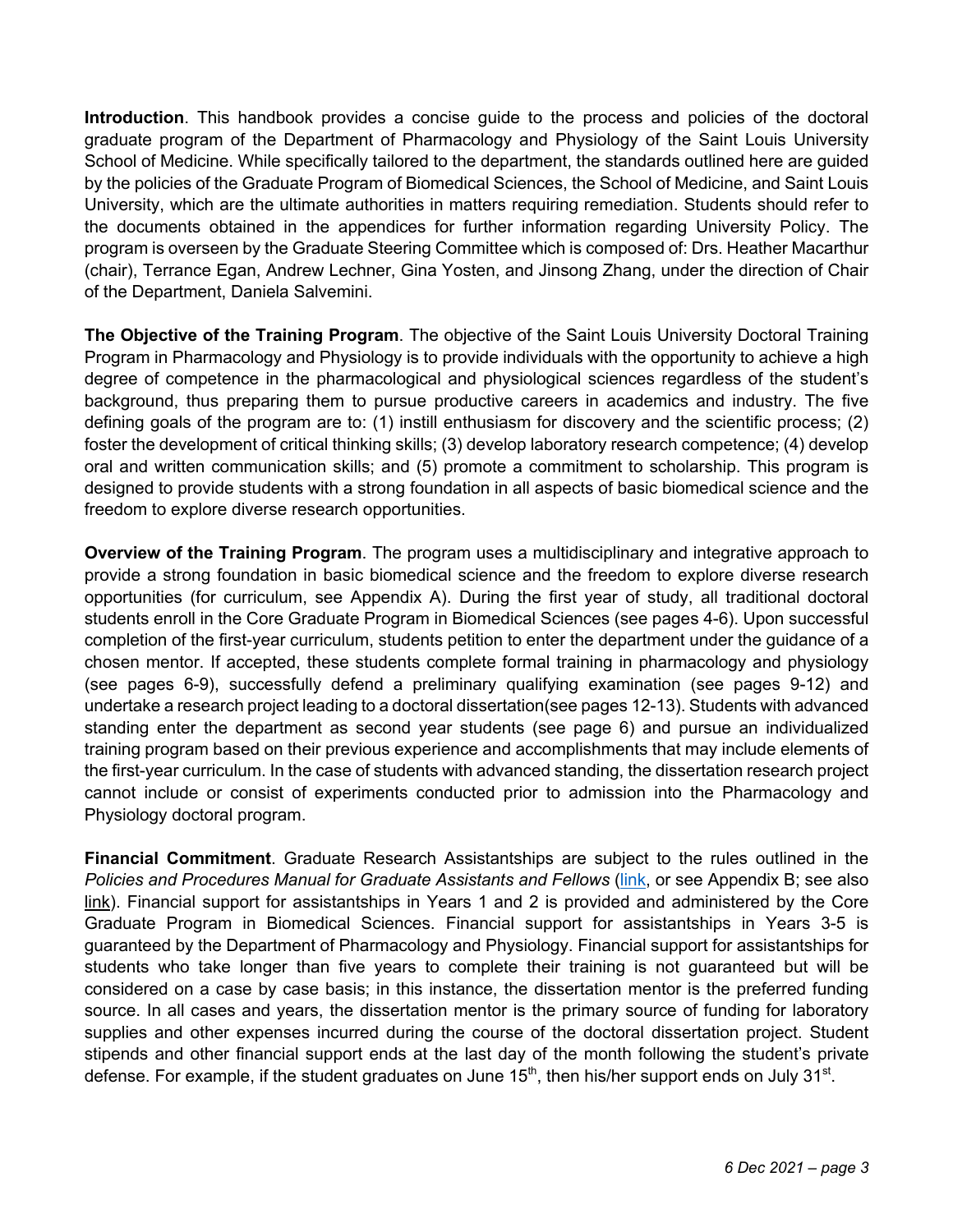# **SECTION 1. CORE GRADUATE PROGRAM IN BIOMEDICAL SCIENCES**

**Overview**. The Core Graduate Program in Biomedical Sciences was established by the Departments of Biochemistry and Molecular Biology, Molecular Microbiology and Immunology, Pathology, and Pharmacology and Physiology. The program is directed by Dr. Willis K. Samson (Caroline Building Room 207A; phone, 314-977-8678; email (willis.samson@health.slu.edu). The objectives of this program are to provide students with a broad foundation in basic biomedical science. At the same time, the program provides a diverse range of research experiences designed to help students identify potential dissertation projects. The one-year curriculum combines lectures, small groups discussion sessions, and seminars, and runs from August of the first year to July of the second year. The first-year curriculum consists of: BBSG-5010, 5020, 5030, 5040, 5110, 5920, and 5970; BCHM-6280; ORES-5200; and an online course in ethics for research scientists (see pages 4-6).

**Basic Biomedical Sciences I & II (BBSG-5010, BBSG-5030)**. These are five-credit courses that meet on Monday, Tuesday, Wednesday, Thursday and Friday from 9:00 - 10:00 am. They are designed to give all students a strong foundation in the basic biomedical sciences including biochemistry, cell biology, genetics, immunology, molecular biology, neurobiology, pathology, pharmacology and physiology. The course is divided into 16 units representing 16 major topic areas in the biomedical sciences, taught by faculty drawn from all biomedical graduate programs.

BBSG-5010 Basic Biomedical Sciences I. *Prerequisites*: Admission into the common first-year biomedical sciences graduate program, or permission of the Course Director. Offered annually in the fall term, this intensive, multi-disciplinary lecture course is taught by faculty from all four biomedical research programs of the Medical School. The lecture topics include: macromolecular structure, shape and information; DNA, RNA and protein synthesis; genetics and control of gene expression; membranes and intracellular organelles; pathways and control of carbohydrate metabolism, development and immunology. BBSG-5020 is co-requisite.

BBSG-5030 Basic Biomedical Sciences II. *Prerequisites*: Successful completion of BBSG-5010, or permission of the Course Director. Offered annually in the spring term as a continuation of BBSG-5010, the course topics include cell biology, cell signaling, cancer, neurosciences, systems biology, endocrinology, metabolism, and virology. BBSG-5040 is co-requisite.

Grading policy. Students are advised to consult the guidelines of the Graduate Program in Biomedical Sciences for a complete description of the grading policy (link). A short synopsis is presented here.

Section Directors report the letter grade assigned to each student for that section, determined by the consensus of all faculty who taught in the section. Graduate School descriptors are used to assign letter grades. These descriptors are:

- **A**: outstanding comprehension of the material and/or ability to communicate that knowledge
- **A-**: excellent comprehension of the material and/or ability to communicate that knowledge, some deficiencies in expression of knowledge
- **B+**: good comprehension and acceptable communication knowledge base
- **B**: adequate comprehension with some deficiencies in either knowledge base or communication
- **B-**: acceptable comprehension with deficiencies in either knowledge base or communication
- **C**: minimally acceptable comprehension and communication abilities
- **F**: unacceptable demonstration of comprehension and/or communication of knowledge base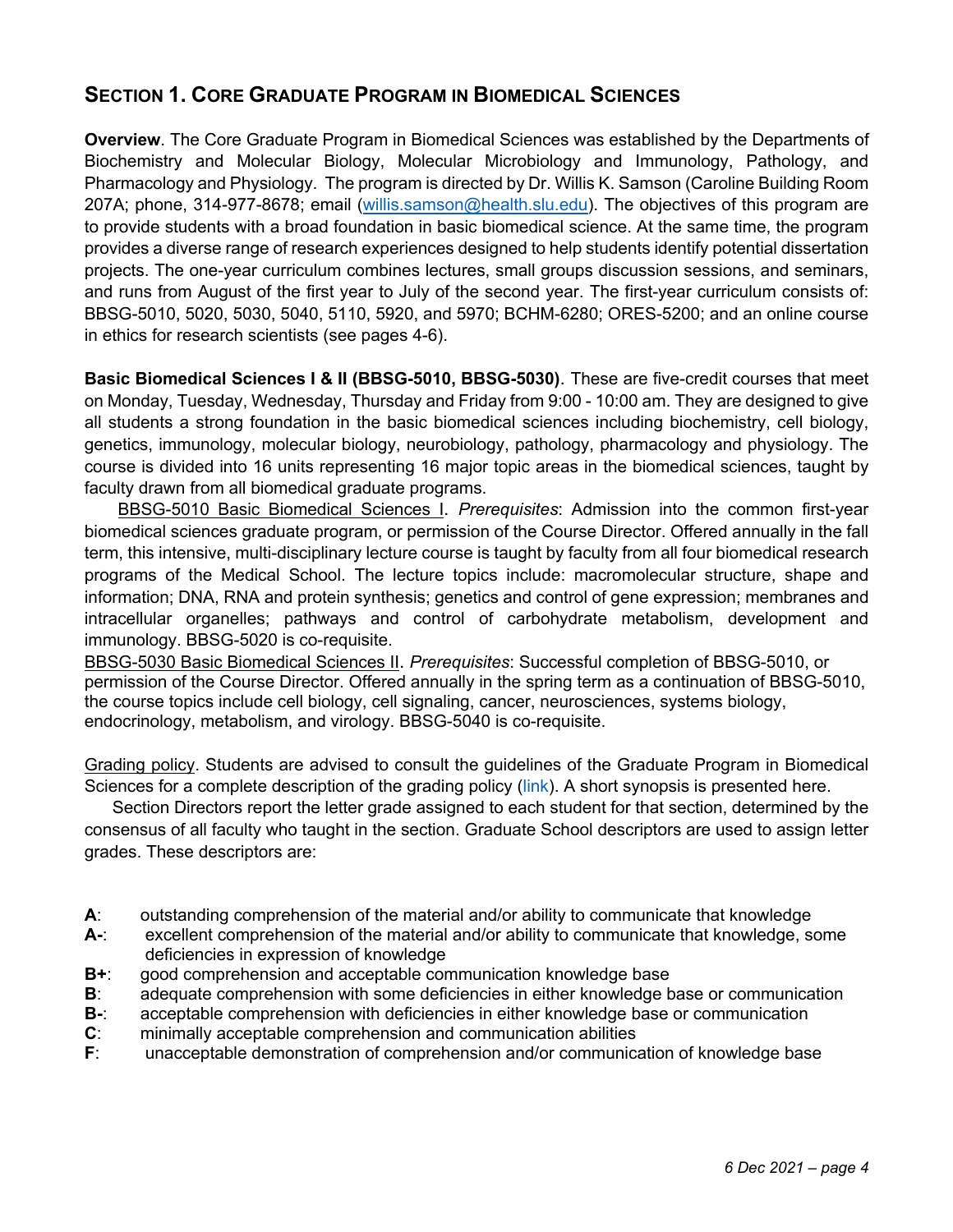- **"A" 4.0**
- **"A-" 3.7**
- **"B+" 3.3**
- **"B" 3.0**
- **"B -" 2.7**
- **"C" 2.0**
- **"F" 0.0**

Course repeats are not allowed. In the event a student must withdraw for personal reasons, a decision will be made on a case-by-case basis whether to allow the student to re-enroll during the following academic year. The decision to allow a student to re-enroll does not guarantee financial support for that enrollment.

Students must maintain a cumulative GPA of minimally 3.0. Failure to earn at least a 3.0 GPA during the Fall Semester will result in the student being placed on academic probation for the Spring Semester, which may or may not result in loss of the student stipend. The cumulative GPA after Fall and Spring Semesters must be >3.00. Students earning a GPA below that cut-off will be dismissed from the Program. If the GPA after the Fall Semester is so low that even a Spring GPA of 4.0 would not raise the cumulative GPA to above 3.00, the student will be dismissed after the Fall Semester.

**Appeals**: Students wishing to appeal a given grade must notify the Director of Graduate Programs in the Biomedical Sciences no later than three business days following posting of the grade(s). The Director will form an ad hoc committee of graduate faculty involved in the delivery of the course in question and at least one other graduate faculty member not involved in the course. They will review the appeal and recommend a final decision to the Director, who will make the final decision.

In the case of students wishing to pursue an additional level of appeal, the case will be taken to the Associate Provost for Academic Affairs who will review the file to determine if the process was followed. The Associate Provost does not overturn a decision, but may send the case back to the college, school, or center if process was not followed.

**Special Topics in Biomedical Sciences (BBSG-5020, BBSG-5040)**. These are four-credit courses that meet on Tuesdays and Thursdays at 10:00 am - 12:00 pm. The objective of each course is to engage students in a variety of exercises designed to supplement and enhance the knowledge gained in the corequisite lecture course. The class is divided into discussion groups comprised of a few students and a faculty member. Although the format for each session can vary, extensive student participation in activities such as problem solving, laboratory exercises, and discussion of primary literature is expected.

BBSG-5020 Special Topics in Basic Biomedical Sciences I. Offered annually in the Fall term, the course involves participation in small group exercises involving problem solving and critical analysis of the current scientific literature. The special topics are selected to coordinate with the lecture topics in the co-requisite course BBSG-501.

BBSG-5040 Special Topics in Basic Biomedical Sciences II. Offered annually in the Spring term, the course involves participation in small group exercises involving problem solving and critical analysis of current scientific literature in selected special topics, as related to the lecture topics in the co-requisite course BBSG-503.

**Ethics for Research Scientists (BBSG-5100)**. This course is a requirement for all pre- and postdoctoral fellows. This course consists of 14 modules that cover seven content areas (research misconduct, data and management, responsible authorship, peer review, mentoring, conflicts of interest and collaborations). After an introduction to each module, the student reviews additional material including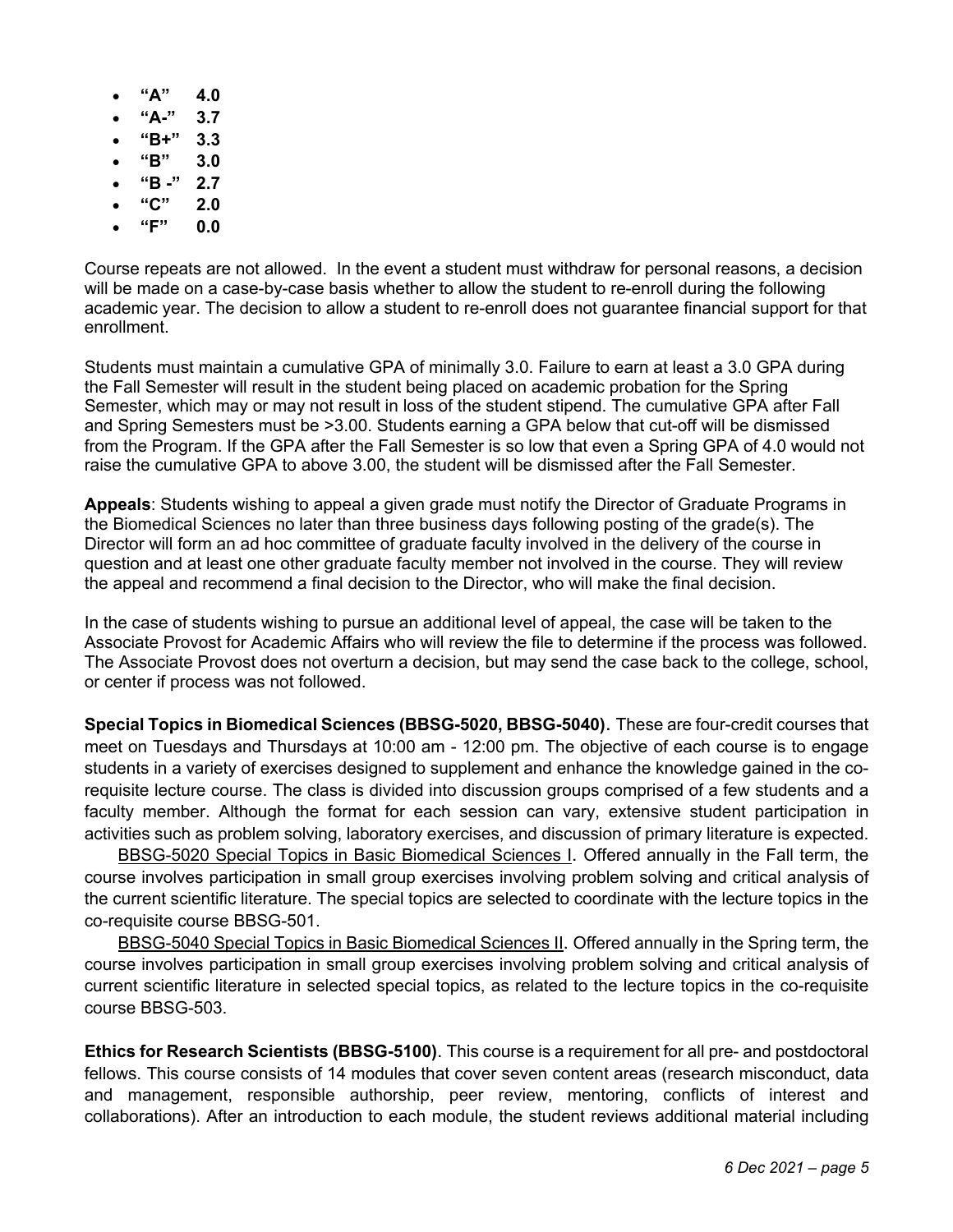case studies and completes a quiz. When all 14 modules are successfully completed, the web-based program generates a certificate of completion. The Director of the Core Graduate Program (Dr. Willis Samson) collects copies of the certificates to ensure student compliance.

**Introduction to Basic Biomedical Research (BBSG-5970)**. This is a two-semester, two-credit course consisting of two six-seven, week rotations per semester. Students are expected to work Monday through Friday for at least 20 hours per week. The primary objective is to expose students to research opportunities across departments with the goal of identifying a dissertation mentor and research project. Students rotate through **four** different laboratories, in a minimum of **two** different graduate programs. Students are evaluated by their research mentors who submit a grade at the end of each rotation. Selection of a dissertation mentor occurs at the end of the Spring term after all rotations are complete. Research rotations in the summer prior to the beginning of their first Fall term at the University are available on a limited basis. An additional rotation is allowed in the unusual event that a student is unable to select a mentor after their initial round of rotations.

**Basic Biomedical Science Colloquium (BBSG-5920)**. This is a two-semester, one-credit course meeting one hour per week on Wednesdays at 12:00 pm. The goal is to teach effective methods of critical data analysis and formal scientific presentation, and to foster the spirit of scientific exchange.

Fall Semester. Second-year Core students and postdoctoral fellows make 50-minute journal clubstyle research presentations (not of their own research) to provide good example of effective research presentations. Core Graduate Students are required to attend all sessions and participate in a special 15-minute discussion at the end of each session. The final grade is based on participation in discussions.

Spring Semester. First-year Core Students critically review and present a paper from the current scientific literature. Further, they are required to attend all student colloquia. The final grade is based on presentation quality, as evaluated by attending faculty, and on participation in the discussion sessions.

**Introduction to Statistics (ORES-5200)**. This is a one-semester, three-credit course given in the Summer semester. It surveys of most appropriate statistical tests for the analysis of bench researchbased data sets. Both parametric (including correlations, tests of robustness. Power analysis, and multifactorial analysis) and non-parametric tests will be demonstrated with real data sets submitted by biomedical researchers in the School of Medicine.

**Bioinformatics (BCHM-6280)**. This is a 2-credit, 1 semester course offered every summer. The course introduces students to the use of publicly available databases and tools to support bioinformatics analyses of high-throughput experiments. The major goals of the course are to understand how nextgeneration sequencing technologies are used in biomedical research; learn how to use publicly available databases/websites to find specific information about gene lists; learn how to analyze gene lists to form hypotheses that can be tested experimentally and use that information to practice writing results as they would be formatted for a research manuscript.

# **SECTION 2. THE DOCTORAL PROGRAM IN PHARMACOLOGY AND PHYSIOLOGY**

**Entry into the Program.** The Department of Pharmacology and Physiology admits traditional, nontraditional, and M.D./Ph.D. students. In all cases, the requirements for entry are: (1) selection of a dissertation research advisor from amongst the Pharmacology and Physiology faculty (see below concerning faculty with secondary appointments); (2) written acknowledgement by the student and advisor of the expectations and responsibilities required by the Department of Pharmacology and Physiology (see page 6); and (3) written permission of the Chair (Daniela Salvemini, Ph.D.). Additional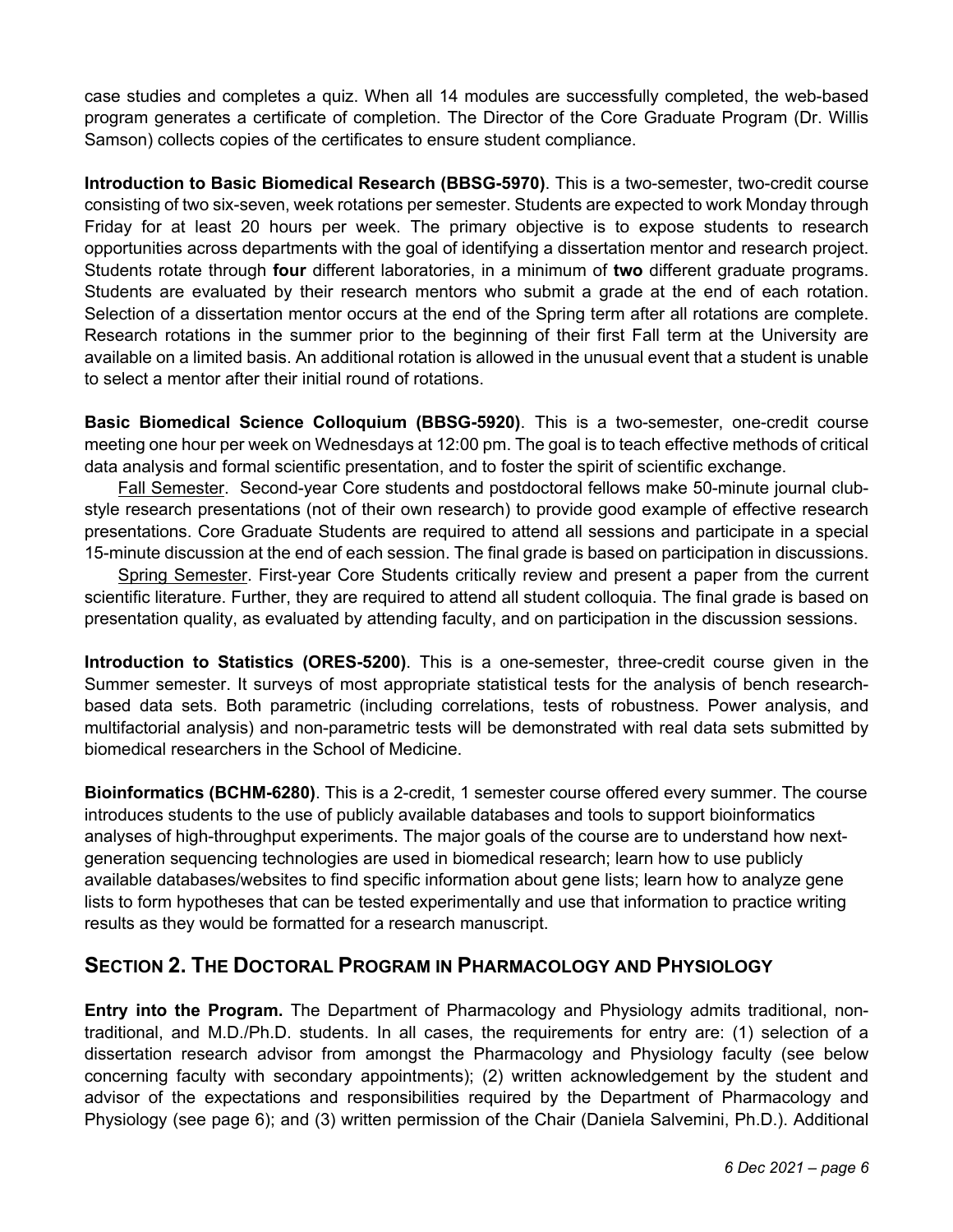requirements for each group are:

Traditional Students. Traditional doctoral students are admitted to the department after successfully completing the Fall and Spring Semesters in the Core Graduate Program in Biomedical Sciences with a grade point average of "B" or better (3.0 on a 4-point scale) in the Core Curriculum.

Non-traditional Students. Non-traditional students enter the program at the discretion of the Graduate Steering Committee and the Chair of the department. They must have completed an advanced degree (Master or Doctoral) in a relevant discipline, while maintaining a GPA of "B" or better.

M.D./Ph.D. Students. M.D./Ph.D. students enter the program at the discretion of the Chair of the department after successful completion of the first two years of the medical school curriculum.

**Overview of the Program**. The following description describes the program followed by traditional students entering through the Core Program. M.D./Ph.D. (see pages 16-17) students follow modified schedules. Depending upon their qualifications, non-traditional students may follow a modified curriculum approved by the Graduate Committee, otherwise they will follow the program outlined below.

After successfully completing the one-year Core Graduate Program in Biomedical Sciences curriculum, students in good standing (GPA of 3.0 or above) may elect to complete their Ph.D. studies in the Graduate Program in Pharmacology and Physiology. Students who enter the doctoral program take an additional six credit hours in advanced coursework (PPY-5110, -5120, -5130 and -5140), and attend weekly seminar (PPY-6800) and journal club (PPY-6900) presentations. After completing the required coursework, the students assemble a Preliminary Proposal Defense Committee, write their Preliminary Examination Proposal, and defend it before the end of February of their second year in the department (see pages 10-12).

At the same time, students begin research on their dissertation project under the direction of their faculty advisor. After successfully defending their preliminary examination, students select a Dissertation Committee who oversees their research efforts until graduation (see pages 12-13). Students are required to should meet with their dissertation committee at least twice per year. Continued participation in weekly departmental Journal Club and Seminars is also required, as is participation as teachers in the undergraduate course *Drugs We Use and Abuse* (BLA-2930) (see page 13); students who are verified to graduate in the upcoming semester are not required to register for PPY-6800 or PPY-6900. Students are expected to complete their dissertation work, including the oral defense of the written document, by the end of their fifth year (fourth year in Pharmacology and Physiology). Students must present a public seminar on their work upon successful defense of their dissertation.

**Introduction to Pharmacology (PPY-5110)** This is a five week, one-credit course that meets during August-September of the Fall semester. Its two-hour lecture blocks cover the topics of: binding theory; concepts of ligand efficacy and potency; partial agonists and antagonists; allosteric modulators; quantitative pharmacology (technology & statistical tools); biotransformation; drug pharmacokinetics; basic principles of medicinal chemistry; and structure/function relationships in drug design. In class time includes two sessions of problem-based practice and review; two in-class exams comprise the final course grade.

**Systems Physiology and Pharmacology (PPY-5120)**. This two-credit course meets during September-December of the Fall semester. Its two-hour lecture blocks include the neuroscience subcategories of: neuroanatomy & development; basic neurophysiology; sensory systems; motor systems; neuropharmacology; and integrative neurobiology. The course then continues with dedicated lecture blocks on the autonomic nervous system, cardiovascular, renal, hematological, and respiratory systems. Four in-class exams are weighted by content exposures and comprise the final course grade.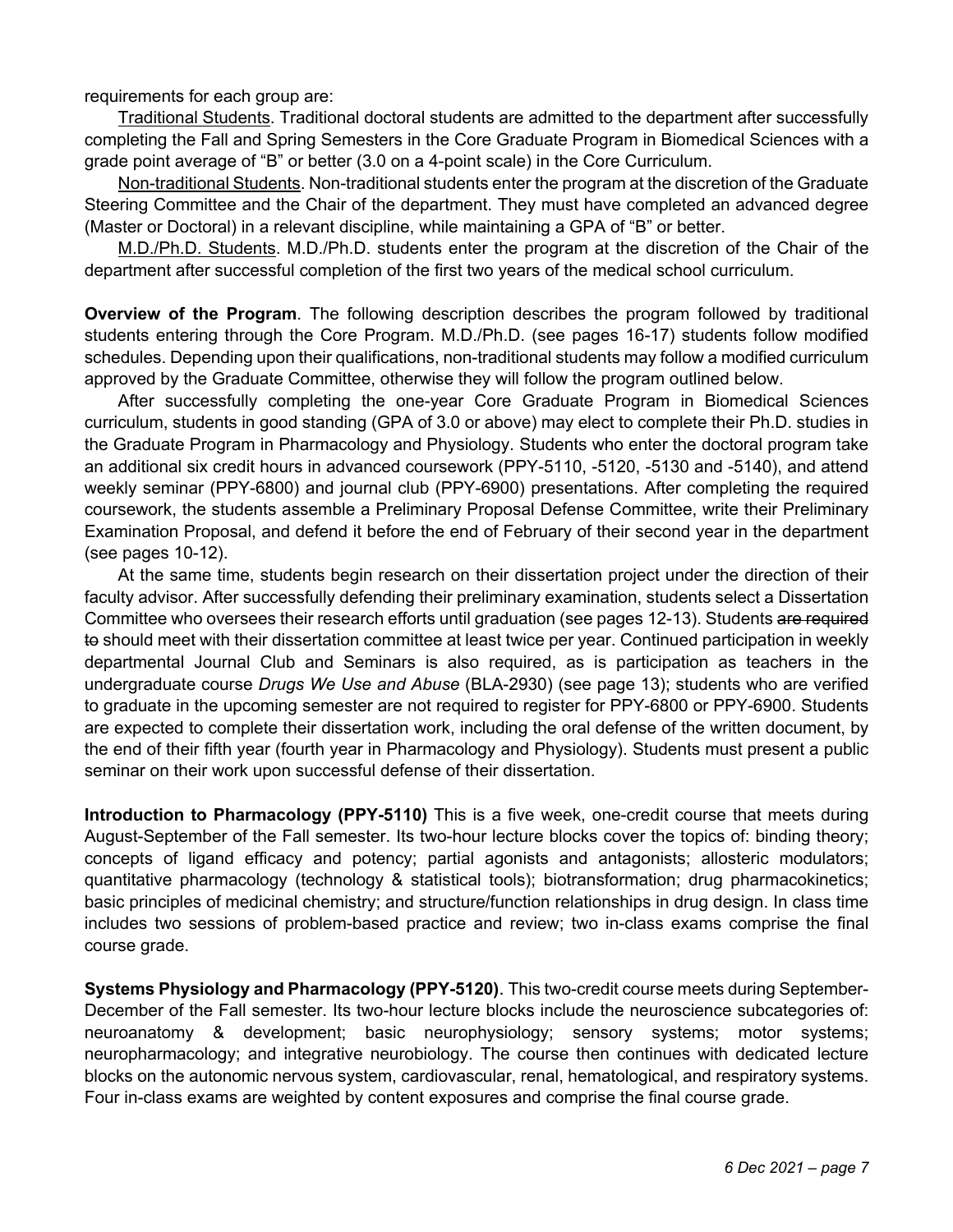**Systems Physiology and Pharmacology (PPY-5130)**. This three-credit course meets during January-March of the spring semester. Its two-hour lecture blocks include dedicated sections on the gastrointestinal, metabolism, and endocrine systems, followed by a series of integrated systems topics including: energy balance/diabetes/obesity; hypertension and heart failure; hemorrhagic, neural, and septic shock; inflammation, infection, and antibiotics; asthma and COPD; exercise and high altitude; neurological and psychiatric disorders; cancer biology and conventional/immuno/targeted therapeutics; and personalized medicine. Three in-class exams are weighted by content exposures and comprise the final course grade.

**Constructing Grant Applications in Pharmacology and Physiology (PPY-5140)**. This one-credit course meets during May-July of the spring and summer semesters. Its lecture and in-class mentored student activities cover the topics of: funding agencies and programs; developing and editing a proposal's Specific Aims; drafting and revising a proposal's Significance section; identifying a project's elements of Innovations; developing and revising a proposal's Research Design; completing a proposal's complementary elements of statistics, alternative outcomes, animal care/biohazard sections, etc. Students work both in class and on their own to finalize a final proposal that conforms to NIH guidelines with respect to length, sequence, and supporting documents. The final course grade is based upon class participation, construction of a grant proposal, and participation in a mock study section.

**Pharmacology and Physiology Weekly Seminar (PPY-6800)**. This course meets weekly during the Fall (one-credit hour) and Spring (zero-credit hour) semesters. Research seminars are presented by faculty and investigators from other departments of the University, or by guest speakers from other institutions. Roundtable lunch-time discussions with students and the speaker are regularly scheduled.

**Pharmacology and Physiology Journal Club/Colloquia (PPY-6900)**. This course is scheduled weekly during the Fall (one-credit hour) and Spring (zero-credit hour) semesters. It consists of weekly journal club presentations at which students discuss recent research findings and papers from the literature. Each student is required to present one journal club per year. The objectives, format and evaluation procedures are similar to those already described above for BBSG-5970 and -5980. The results of the faculty evaluation forms are discussed with each student individually by the Journal Club course director.

**Grading Policy and Remediation**. Course grades are awarded at the discretion of the course director. Below is a general outline of departmental policies.

PPYG-5110, 5120, 5130, and 5140. Section Directors report the letter grade assigned to each student determined by the consensus of all faculty who taught in the section.

- **≥ 95.0% = A+** (an honorific grade, not affecting GPA calculations)
- **≥ 90.0% = A**
- **≥ 85.0% = A-**
- **≥ 80.0% = B**
- **≥ 75.0% = B-**
- **≥ 70.0%, < 75.0% = incomplete.**

Remediation is permitted during first week of January (PPY-5110, PPY-5120), or by the second week of May (PPY-513). Re-testing will focus on specific deficient areas as identified by the teaching faculty. Students who successfully remediate will be assigned a final grade of **B-**. Students who fail this remediation will be assigned a final grade of **F**. **< 70.0% = F**. No remediation is permitted in that semester. Failing students must retake the course at the next available opportunity. Students who fail on a course may enroll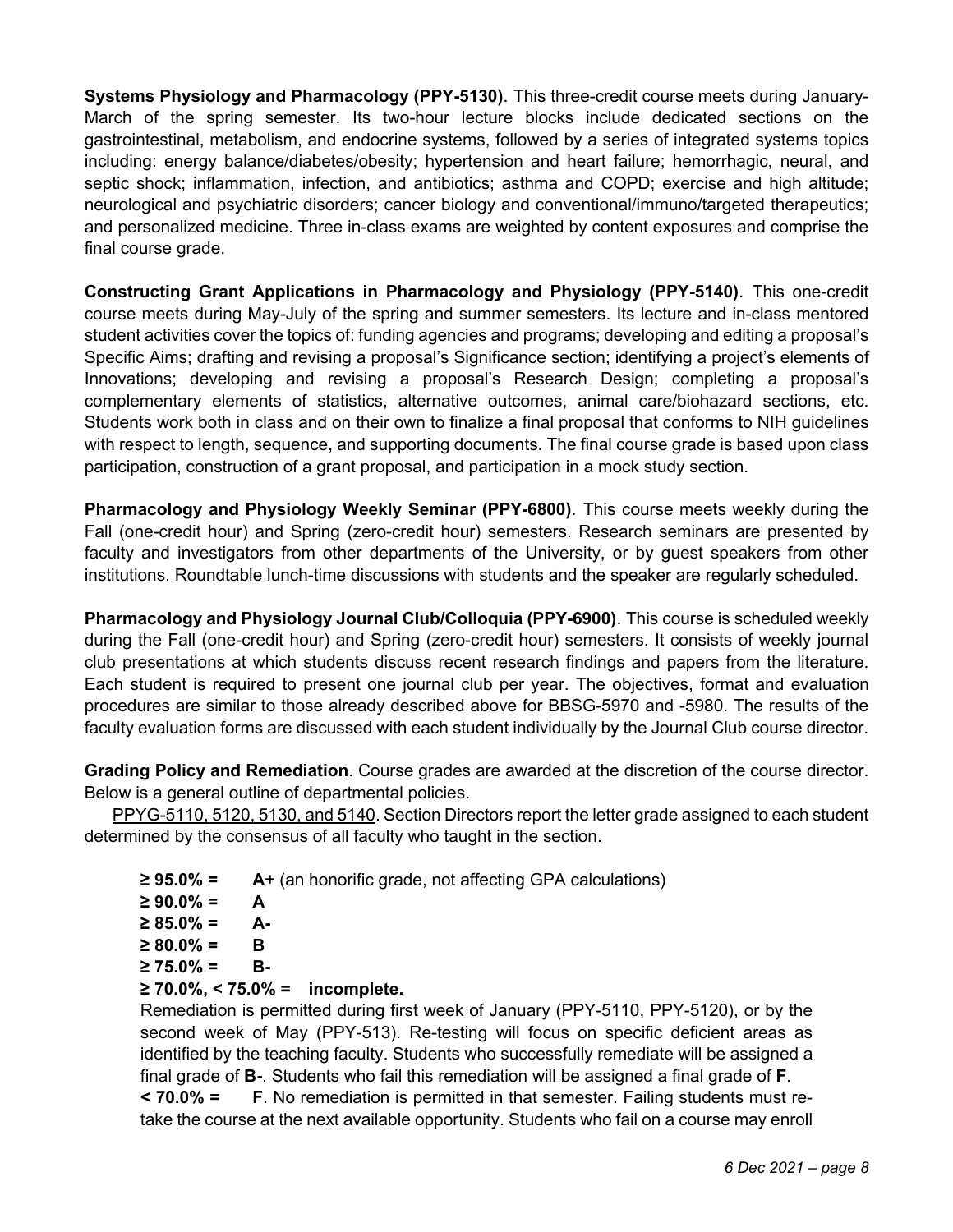in any subsequent courses in the series for that academic year, but they must pass all four courses before advancing to the preliminary examination for advancement to doctoral candidacy. Students who receive a grade of "F" in more than one course face dismissal from the program. These students will meet with the Graduate Steering Committee who will take any extenuating circumstances under consideration in their final recommendation to the Chair. After considering the circumstances, the Chair decides the fate of the student.

PPYG-6800. Student grades are based on attendance only, with a sign-up sheet outside the door of the lecture hall. Students are allowed to miss two lectures, after which a grade point is subtracted for each lecture missed. Missing five or more seminars results in a failing grade of D. Final letter grades are assigned by the course director using the following scale:

≤2 missed seminars = **A** 3 missed seminars = **B** 4 missed seminars = **C** ≥5 missed seminars = **D**

PPYG-6900. Students are graded based on attendance and presentation quality. Faculty are asked to complete a presentation evaluation sheet for each journal club presentation, using scores that range from "1" for unacceptable to "4.25" for outstanding. The values for all categories are then averaged. An attendance score of 3.75 is given for perfect attendance. Class participation is graded in 0.025 increments, and unexcused absences result in 0.25 deductions. Final letter grades are assigned by the course director using the following scale:

| 4.0 and above $=$ | A+ |
|-------------------|----|
| $3.85 - 3.99 =$   | A  |
| $3.75 - 3.84 =$   | А- |
| $3.5 - 3.74 =$    | B+ |
| $3.0 - 3.49 =$    | в  |
| $2.75 - 2.99 =$   | в- |
| $2.0 - 2.74 =$    | С  |
| $0-1.99 =$        | D  |
|                   |    |

**Responsible Conduct of Research**. Training in the responsible conduct of research is required of all Ph.D. students at Saint Louis University and by the National Institutes of Health (link). Training takes place in four phases and consists of the following activities:

Phase 1. Phase 1 is BBSG-5100, Ethics for Research Scientists (see page 5). All students are required to complete the course by the end of their first year in the Core Program.

Phase 2. Saint Louis University policy requires completion of the RCR online modules through the Collaborative Institutional Training Initiative (CITI program) (see link). You will be required to register if new to the site. Further, SLU requires a minimum of eight hours of face-to-face RCR training, consistent with NIH and NSF requirements. All required training must be completed prior to the end of the third year of graduate training. Early completion is encouraged. In order to meet the in-person requirement, Saint Louis University provides a series of two-hour topic focused workshops throughout the year for individuals to attend. Attending a minimum of four workshops will attain compliance with the eight-hour requirement for that person. Although this is a not-for-credit class, attendance at all of the presentations is mandatory. For further information regarding departmental RCR requirements, please conduct Andrew Butler, Ph.D. (andrew.butler@health.slu.edu).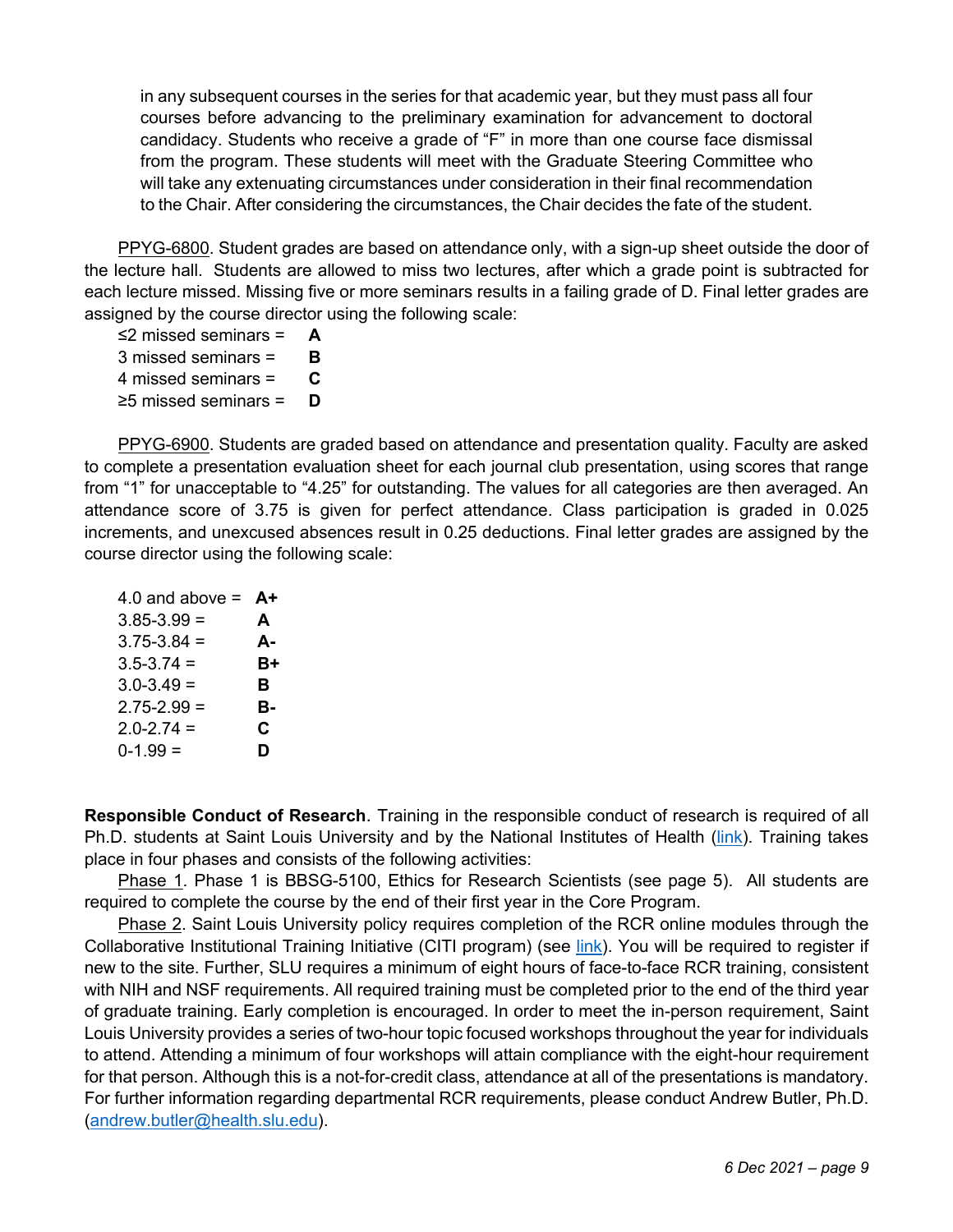Phase 3. Phase 3 occurs in the setting of the laboratory group responsible for the student's dissertation project. consists of discussion of topics pertinent to the Responsible Conduct of Research by individual training faculty in their laboratory meetings. In addition, advanced students (years 3-5 of their training program) are required to participate in 1-2 small group case discussions designed for  $2<sup>d</sup>$ year graduate students (Phase 2) discussed above. Documentation that appropriate topics have been covered in these lab meetings will be provided by students during their biannual meeting with the graduate committee.

Phase 4. All trainees who have not finished requirements for the Ph.D. in four years after they complete the Phase 2 course must participate in a Refresher Course on the Responsible Conduct of Research (RCR). The Refresher requires participation in the Responsible Conduct of Research workshops sponsored by the Office of the Vice President for Research and Office of Compliance of the Saint Louis University . Workshops are held throughout the Fall and Spring semesters. Each workshop will cover at least one of the major topics in RCR and count two hours for the eight hours of face-to-face training required by the NSF/NIH workshop consist of a panel of faculty and/or staff members representing different disciplines and areas of expertise on the topic.

#### **SECTION 3. PRELIMINARY EXAMINATION FOR ADVANCEMENT TO DOCTORAL CANDIDACY.**

**Overview of the Preliminary Examination**. Each traditional student in the Department of Pharmacology and Physiology must successfully complete before the end of February of their second year in the department a written and oral examination in order to continue in the Ph.D. program and advance to doctoral candidacy. The Preliminary Examination has three components. The first component is a 1-page written proposal that is equivalent to the Specific Aims page of an NIH grant. The second component is a longer written proposal that follows the guidelines for the research proposal section of an NIH R21 grant application. This includes background, any preliminary data including that found in the literature, and experimental design of proposed experiments. The third component is an oral examination/defense of the written proposal. The proposal may be based on either the student's expected dissertation research project or a topic of research that is totally independent and unrelated to that of the dissertation.

All M.D./Ph.D. students and students entering the program with advanced standing must successfully defend the Preliminary Examination within the timeframe described for traditional students. M.D./Ph.D. students must defend by the end of their first year in the department. Non-traditional students must defend within one year of completing coursework requirements.

Students are referred to Sections 1 and 2 of Appendix C (or see link), *Process for Students Pursuing a Doctor of Philosophy Saint Louis University,* for discussion of the University process for students pursuing a Ph.D. at Saint Louis University and a discussion of the written and oral preliminary examinations.

**Purpose of the Preliminary Examination**. The goal of the preliminary examination is to assess the ability of the graduate student to formulate a hypothesis and to design an experimental approach. The written examination tests the student's ability to think independently and survey the appropriate literature, and to probe the student's knowledge in research areas considered essential for understanding the chosen research topic. The oral examination is meant to provide the student with an opportunity to present and discuss the written proposal, and to demonstrate how the proposed experiments fit within the context of pharmacological and physiological science. The oral examination is not a comprehensive examination designed to test all information that the student has been exposed to throughout the graduate-level coursework, but rather is restricted to information that is pertinent to their preliminary proposal.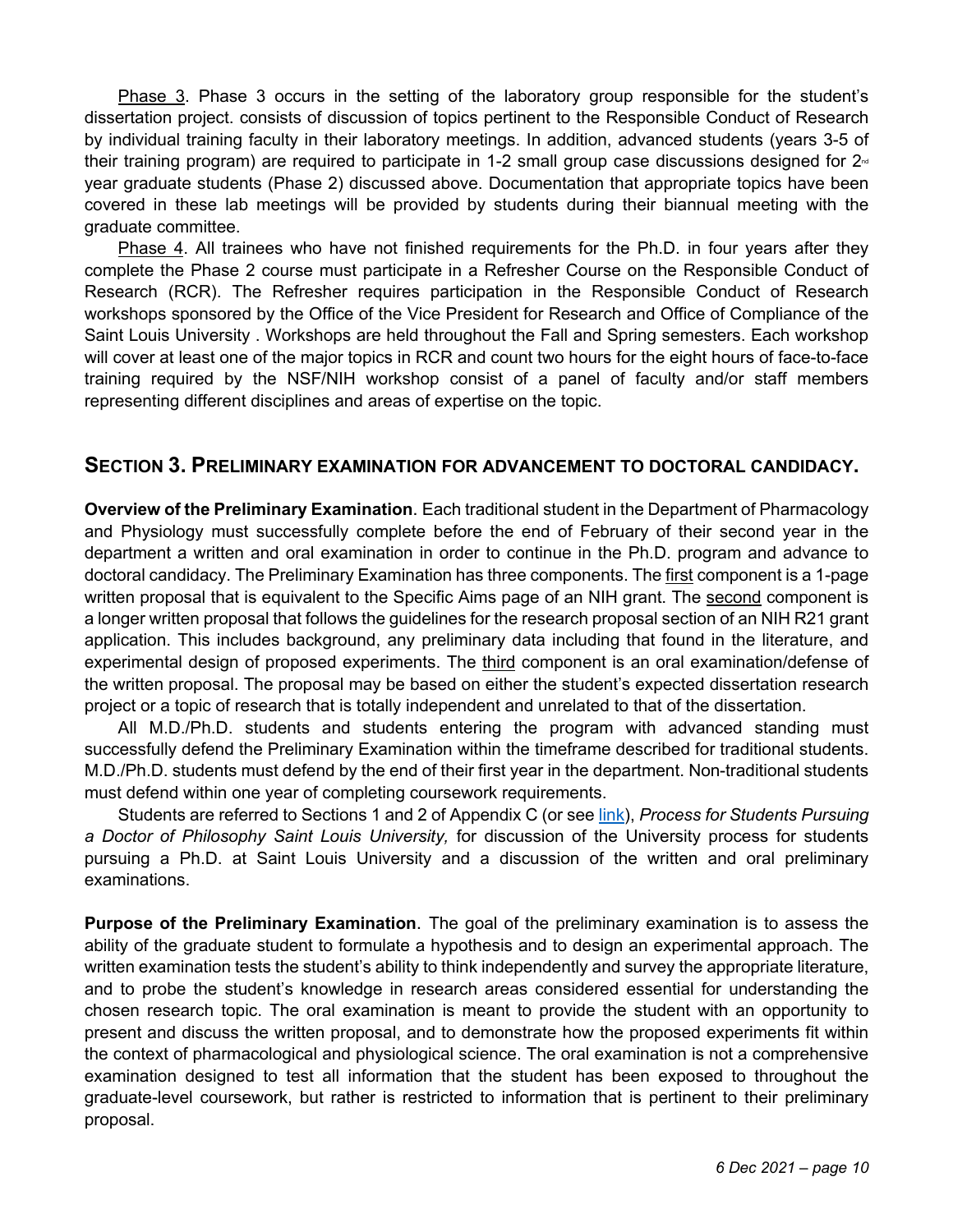**Formulation of the Preliminary Examination Committee**. The Preliminary Examination Committee is assembled in two stages. First, two members of the departmental Standing Preliminary Committee (Dr. Mickey Ariel, Chair, michael.ariel@health.slu.edu) and the dissertation mentor form a three-person *ad hoc* committee that reviews a one-page "Specific Aims" summary of the research proposal supplied by the student. One of the two members of the Standing Committee serves as chairperson (see below). If the mentor is a member of the Standing Committee, then an additional member of the Standing Committee is recruited (i.e. the committee must contain two independent members of the Standing Committee). All members of the committee must have Graduate Faculty Status. After the *ad hoc* committee accepts the written short proposal, the student's final preliminary examination committee is formed by the addition of two departmental faculty members. Identify appropriate faculty is the responsibility of the student in consultation with his/her faculty mentor.

**Timeline of Preliminary Examination and Deadlines**. In the case of traditional and non-traditional students, the preliminary examination occurs after completion of the second year of the required course work. The deadline for an accepted version of the written 7-page proposal by the expanded committee is February 1<sup> $st$ </sup> of the graduate student's third year. The oral defense must occur by February 28<sup>th</sup> of the same year.

**Components of the Preliminary Examination.** The **first component** of the preliminary examination is a one-page Specific Aims component that describes the project in enough detail so that the initial threeperson preliminary committee can judge the scientific merit and feasibility of the plan. Upon approval of the Specific Aims, the committee expands by addition of two departmental faculty mentors with expertise relevant to the research project. Then, the student has four weeks to complete the **second component** of the examination which is a 6-page Research Plan that resembles the research plan of an NIH R21 type application. The bibliography and title page do not affect page limits. The subject of the proposal is open and does not have to involve a current research project in the laboratory. Preliminary data are not required of the student. However, the student is allowed to include data available from other sources (i.e., previous experiments from the mentor's laboratory that impact the proposal), or data gathered from the literature. Students are encouraged to present their ideas in a clear and concise manner and with proper grammar, spelling, and punctuation, as would be required if the proposal was to be reviewed by a regular NIH study section.

After receiving the full proposal, the 5-person Preliminary Examination Committee has one week to review the document after which they meet to decide if the document is acceptable and to plan the oral portion of the exam. The final date for the defense is no more than two weeks after the Preliminary Examination Committee approves the full 7-page (1 page of Specific Aims and 6 pages of Research Plan. If the committee decides that the written document is not acceptable, the student is required to meet with all committee members, as a group or individually, so that clear understanding of the deficiencies in the written proposal is reached. The student is then given additional 30 days to correct the deficiencies and submit an acceptable written proposal. Failure to submit an acceptable proposal after two attempts is grounds for dismissal. This step must be passed before the oral defense can be scheduled.

The **third component** of the preliminary examination is the oral defense of the written long proposal. The oral examination occurs with 2 weeks of submitting an acceptable written proposal; the oral examination must not be scheduled before the written proposal is approved by all members of the Preliminary Examination Committee.

The purpose of the oral exam is to provide the student with an opportunity to present and discuss the written proposal, and to demonstrate how the proposed experiments fit within the larger context of pharmacology and physiology. In terms of methodology, the student will be examined on content of the proposal. For example, with regard to breadth of the examination: if the proposal discusses a topic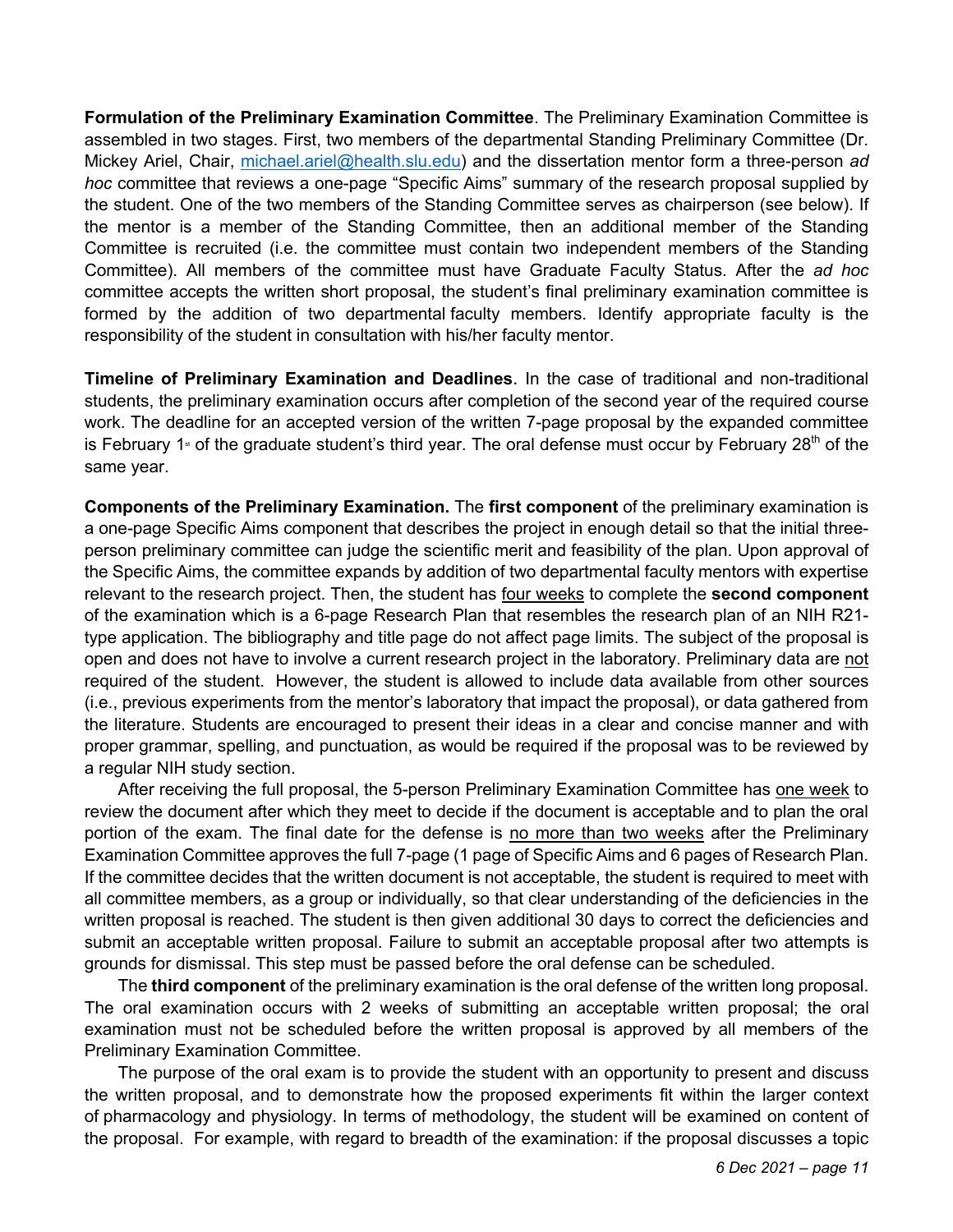such as catecholamines, the questions during the oral examination may relate to broader context and general knowledge of catecholamines that include synthesis, degradation, and release of this particular transmitter family. The oral exam is a test of the student's understanding of how the hypothesized questions, aims and experimental design fit within the context of the scientific field. It is not a comprehensive examination of everything covered in general classes. The date of the oral presentation should not be scheduled until the written proposal is fully approved by the examination committee.

The oral examination**/**defense begins with a 15-20 min presentation by the student in which key points of the written proposal are reviewed. It is not an all-inclusive presentation of the long proposal. The presentation should include discussion of: (1) the background, to establish relevance and to place the project within historical context; (2) the hypotheses; (3) the major elements of the experimental design; and (4) preliminary data, if available from previous work in the laboratory or from the literature. It is not expected that the student will have personally generated any preliminary data in order to write or present the preliminary exam. The oral presentation sets the stage for the questions that follow from the committee members. These questions will seek to clarify or expand on points made in the written or oral presentations of the proposal and to test the student's ability to place the research proposal in context of the larger scientific picture with specific emphasis on current knowledge in pharmacology and physiology. Further, students are expected to have a thorough understanding of the background of the project and the relevant literature. Successful completion of the oral defense is determined by a vote of the members of the Preliminary Examination Committee. If the student fails the oral examination, then the Director of Graduate Programs in the Biomedical Sciences, Dr. Willis K. Samson (willis.samson@health.slu.edu), may authorize a second attempt. In the case of a second examination, the Department of Graduate Education appoints an outside member (SLU faculty from another department) to ensure a fair reexamination. The second attempt cannot be scheduled with the same academic term as the first.

### **SECTION 4. ADVANCEMENT TO DOCTORAL CANDIDACY STATUS**

Upon successful completion of the written and oral examinations, the Doctoral Candidacy Advisor submits the Doctoral Oral Examination Form (Appendix D; see also link) by email to Dr. Christine F. Harper (christine.harper@slu.edu), Doctoral Candidacy Specialist, Office of Graduate Education, DuBourg Hall, Room 420D (phone: 314-977-2243). Receipt of this form by the Graduate Education Office automatically advances the student to doctoral candidate status. Students are required to be enrolled in at least one hour of dissertation credit upon achieving doctoral candidacy status until completion of required credits (see "Advancement to Candidacy: Research Phase", see link).

### **SECTION 5. DISSERTATION COMMITTEE AND DEFENSE OF THE DOCTORAL DISSERTATION.**

Students are referred to Sections 3-7 of Appendix B (or see link) for discussion of the University requirements for students pursuing a Ph.D. at Saint Louis University that includes a discussion of the written and oral dissertation examinations. Included in Appendix B are descriptions of the written requirements for successful completion of the doctoral candidacy; students are encouraged to strictly adhere to the guidelines presented there, including timely completion of the Degree Audit form, on-line application for degree through the Banner System, and the Notification of Readiness for the Public Oral Defense form.

#### **Formulation of the Dissertation Committee**.

The chair of a Doctoral Committee must be from the student's program and a member of the current Saint Louis University faculty. Normally the primary mentor of the student serves in this capacity. The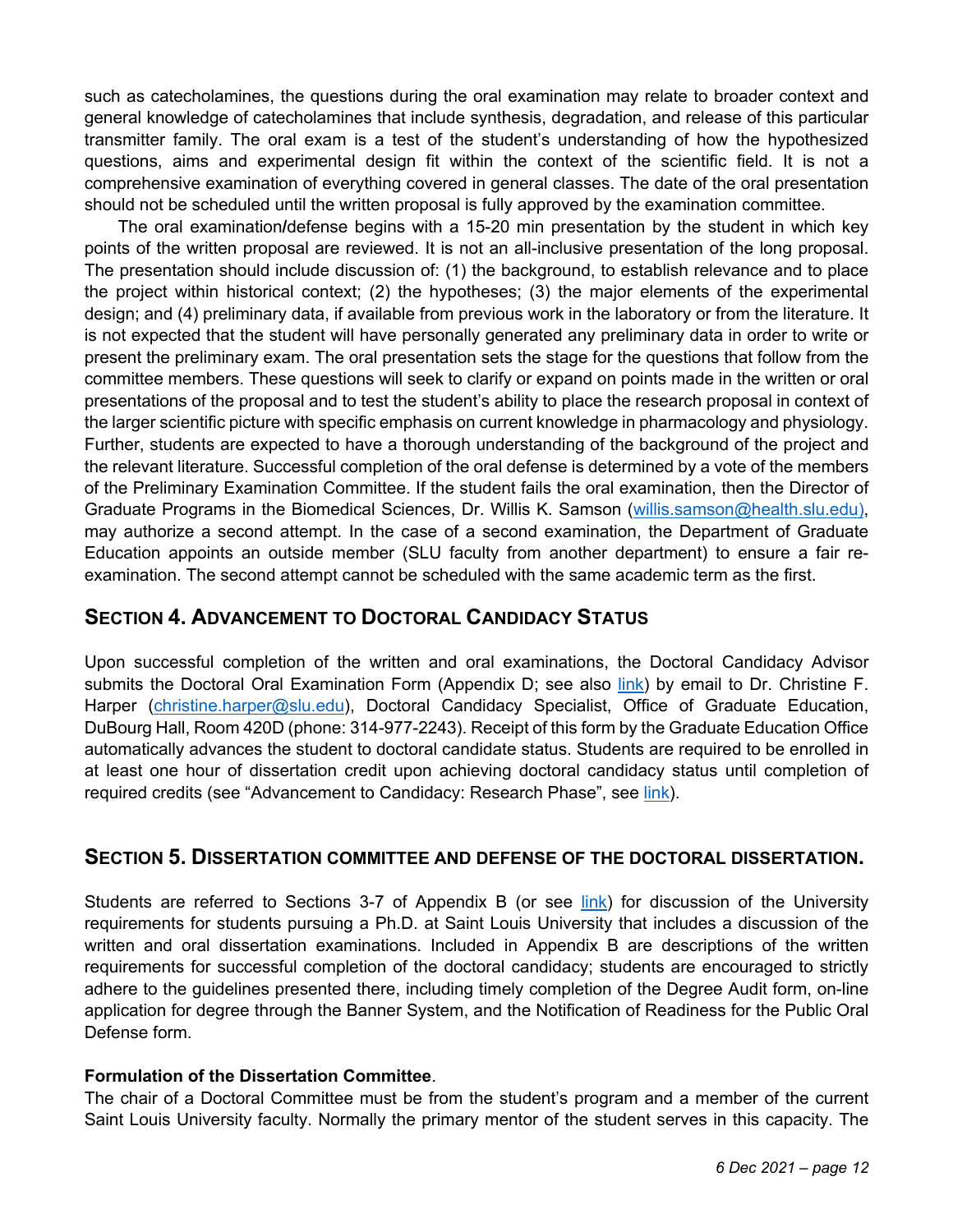committee for the dissertation defense may have a minimum of three members and 50% of members must be SLU faculty. All committee members must hold Graduate Faculty status. A non-Saint Louis University faculty member or someone outside of the major field may serve as co-chair of a student's Doctoral Committee. In order for a non-Saint Louis University faculty member to serve on a Doctoral committee, the person must have a terminal degree in the field and/or have significant expertise or experience of particular relevance to students' dissertation. Non-SLU committee members (or SLU faculty without Graduate Faculty status) must be approved to serve on an ad hoc basis by the associate dean or director of the college, school, or center. Approvals may be made upon written request by the dissertation committee chair. The request should include a brief rationale for the member's service and the proposed member's CV. In Pharm/Phys case please send this to Willis K. Samson, Ph.D., Director of Graduate Programs in the Biomedical Sciences (willis.samson@health.slu.edu).

NOTE: Only **full time SLU faculty qualify for Graduate Faculty Status**. Dr. Samson's office grants permission for non-SLU faculty to be outside members of dissertation committees. They may sit on the committee, but not chair it. They cannot vote; rather, they are there for advice and mentoring.

**The Dissertation Committee**. The first meeting of the Dissertation Committee occurs within six months of passing the preliminary examination and before the end of the student's third graduate year. The primary purpose of the first meeting is to provide an outline the proposed project to the Dissertation Committee, including discussion of experimental aims, methodology, and expected outcomes. Preliminary data is not required but encouraged.

Committee Meetings. Doctoral candidates are required to meet with their Dissertation Committee at least twice a year. The charge of the Dissertation Committee is to approve, advise, and evaluate research progress, and recommend suitability for submission of the written document for oral defense.

Grading. Students must complete 12 credit hours of PPY-6990 (Dissertation Research) to be eligible to graduate. Grades of IP (i.e. "In Progress") are assigned during semesters leading up to the dissertation defense. A final grade of "S" (i.e. "Satisfactory") is then awarded during the semester that the dissertation is successfully defended. The written dissertation must follow University guidelines set out in the manual, *Policies and Procedures for Dissertation, Project, and Dissertation Formatting* (link, or see Appendix E). Upon agreement of the committee, a dissertation readiness notice is provided to the student, mentor and Director of Graduate Studies (Appendix F; see link).

Private and Public Oral Defenses. When the student's Dissertation Committee decides that the student is ready to defend, the "notification of readiness to defend" form (link) will be completed by the chairperson of the committee. Please note that the date for the public defense on that form in for the public oral presentation and **NOT** the private defense. The candidate will then prepare their written document and submit it to the committee **at least two weeks prior** to the date of the private defense. The Dissertation Committee will then meet with the candidate to conduct a private defense of the dissertation. The student will present results if available, and answer any remaining questions asked by the committee. Then, the candidate will be excused from the meeting, after which the committee will discuss their evaluations of the candidate and complete the official results form.

Following the private defense, successful candidates are required to present a public oral presentation of their dissertation work as a formal seminar. The presentation should conclude after 45 minutes, and is followed by a discussion/examination period at which time all members of the audience may examine the Ph.D. candidate. Spontaneous questions that arise during the presentation are encouraged.

If the committee requires major revisions of the dissertation following the defense, the ballot form will not be completed until every committee member is satisfied. A unanimous positive evaluation of the dissertation committee, that is, all members whose signatures appear on the Candidate's approved prospectus, is necessary for final approval of the dissertation. Should the candidate not be approved for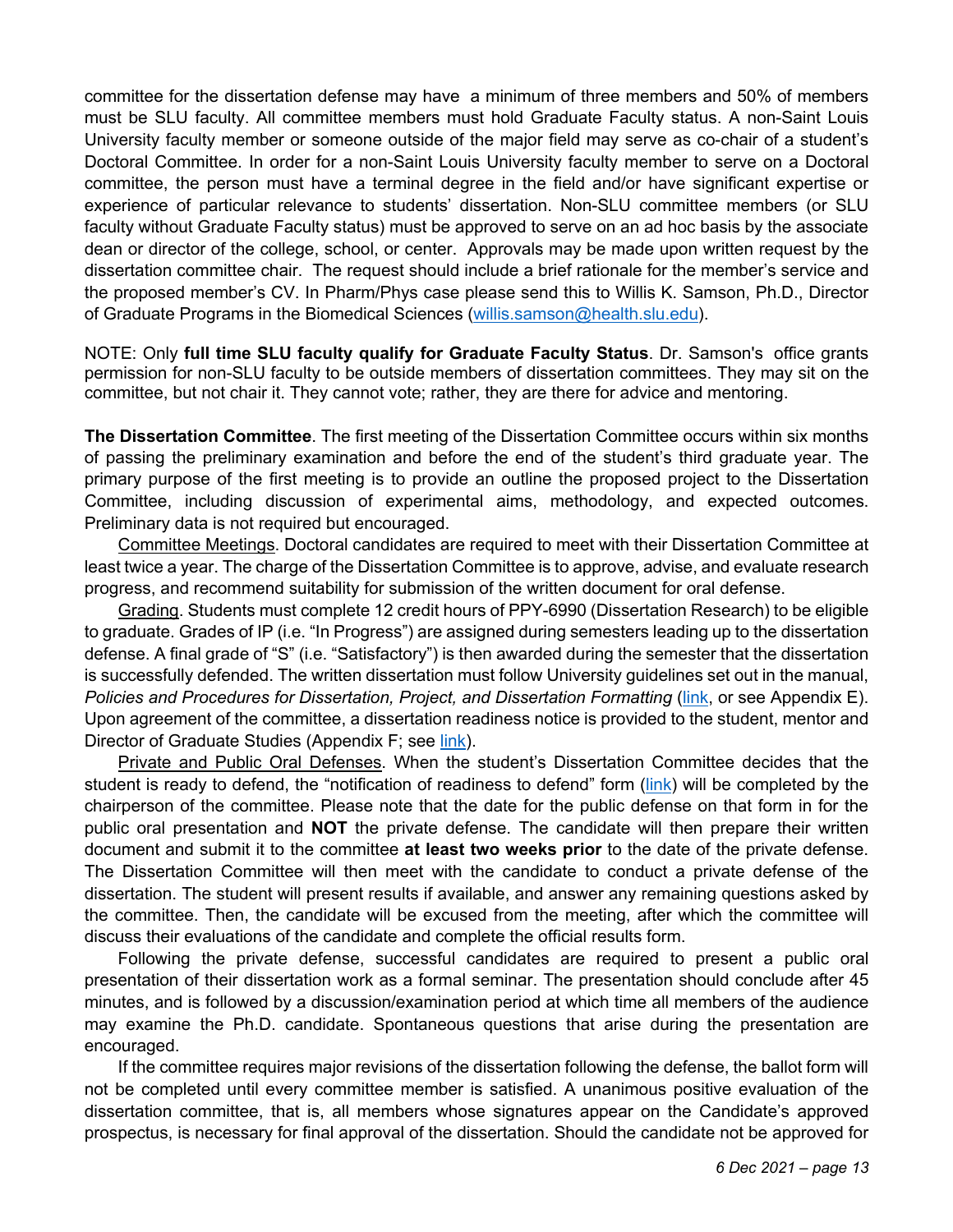graduation because of one negative vote from a dissertation committee member, the Candidate may appeal. The appeal process is described in the Catalog of the Graduate School.

## **SECTION 6. TEACHING RESPONSIBILITY.**

Graduate students in the Pharmacology and Physiology Doctoral Program are required to obtain formal teaching experience by participating as lecturers in *Drugs We Use and Abuse* (PPY 1450). This 3-credit undergraduate course for non-science majors is presented each Fall Semester, and meets Monday, Wednesday and Friday mornings. The course syllabus is prepared and revised annually with each block of lectures or chapter written by its graduate student lecturer.

## **SECTION 7. ACADEMIC AND BEHAVIORAL STANDARDS**.

**Overview**. Students are expected to comply with all academic coursework and research standards outlined in this document, unless specific requirements have been waived or substituted with the prior approval by their preliminary and/or dissertation committees and the departmental Graduate Steering Committee. All students are obliged to participate in regularly scheduled journal clubs, weekly seminars, teaching assignments, and departmental retreats/meetings when applicable, unless excused in advance by the faculty Directors of those events or the Graduate Advisor. Furthermore, specific students may be encouraged or required to attend training seminars, technical or grant-writing workshops, and scientific meetings, as determined by consultations with their faculty advisor, preliminary exam and dissertation committees.

At all times, students are required to maintain a grade point average of "B" or better. Students who fail to do so will be placed on probation. Probationary status lasting two consecutive academic semesters (excluding the Summer semester) is grounds for dismissal.

In keeping with the policies outlined in the *Saint Louis University Student Handbook* (link) and the *Academic Integrity Policy* (link, or see Appendix G), students are expected to comport themselves in a professionally appropriate manner when interacting with colleagues within the department and throughout the School of Medicine, as well as in broader academic settings as those arise. Such events may include but are not limited to visits and luncheons with institutional guests such as seminar speakers and special lecturers, as well as during all their interactions with undergraduate, graduate, and postdoctoral trainees. Furthermore, all students are expected to obtain and maintain institutional certifications relevant to their activities, in areas such as animal care, biosafety, human subjects, hazardous waste handling and disposal, and emergency preparedness.

Failure to comply with these standards is grounds for dismissal.

**Monitoring Student Progress and Performance**. During the year that students are in the Core Graduate Program in Biomedical Sciences, student progress is monitored by the Core Program Director in consultation with the Curriculum Committee and the teaching faculty. During and after the second year (first year in the Pharmacology and Physiology Training Program), student progress is monitored by the departmental Graduate Steering Committee. Progress is gauged at the end of each semester, and during annual meetings of each student with the departmental Graduate Steering Committee. The Director of Graduate Studies maintain records of student grades, journal club presentations, progress on proposals and selection of a Doctoral Candidacy Advisor. These are reviewed by the full committee at least semiannually, and more frequently if problems arise.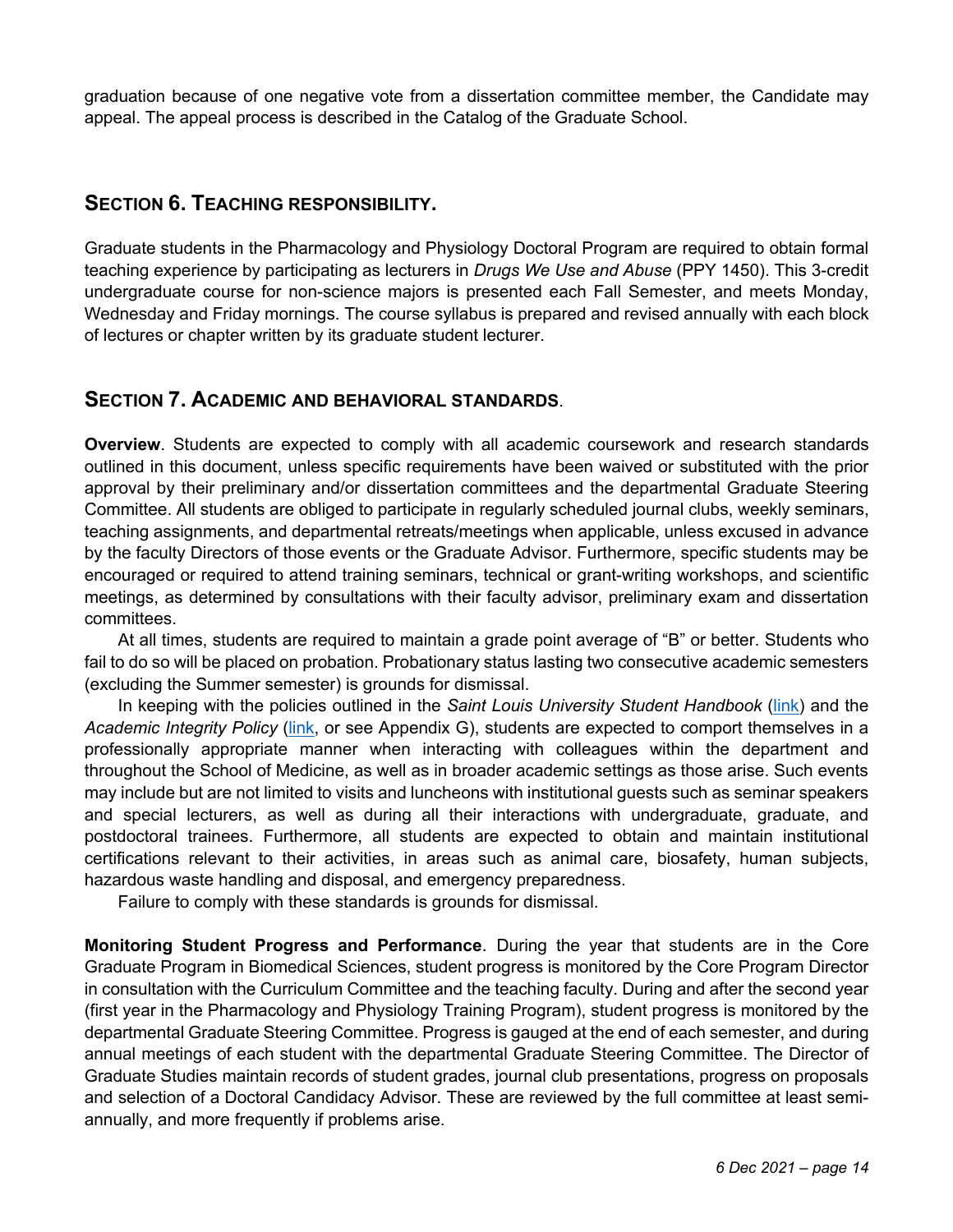The required Graduate School academic standard for all students receiving Fellowships is the maintenance of a B average (3.0 grade point average) in each academic year. A student with a grade point average below 3.0 is put on academic probation, and may lose the Fellowship if this average is not restored to 3.0 in the next semester. At the time of the oral preliminary examination, the Doctoral Candidacy Advisor reviews the progress with the rest of the student Proposition Defense Committee. From this point on, student's progress is monitored by the Doctoral Candidacy Advisor and Dissertation Committee, which meet at least twice per year.

**Individual Development Plan.** All students are required to develop an Individual Career Development Plan using MyIDP (link) as soon as they complete their Preliminary Qualifying Exam. The goal is to help students and postdoctoral fellows define and pursue career goals. Progress through MyIDP is monitored by a senior faculty member (Dr. Ian De Vera; ian.devera@health.slu.edu).

**Remediation of poor performance and grounds for dismissal**. Students who fail to comply with the academic or behavioral standards outlined above will be required to meet with the Graduate Advisor and/or the relevant Course Director, Teaching Supervisor, or Preliminary Exam and Doctoral Defense Committee Chairperson. Issues that can result in such required meetings include but are not limited to poor classroom performance or participation, failing or substandard exam or course grades, unexcused absences, noncompliance with regulatory certification standards, and documented examples of inappropriate behavior. During a first such meeting, the infractions or other issues will be discussed with the student and minutes of the meeting taken for distribution to the trainee and mentor and other faculty members or supervisors that detail the specific remediation plan to be imposed. Follow-up meetings or other benchmarks may be imposed at that time, such as timelines to complete missed assignments, complete certification training sessions, or modify inappropriate behavior.

Depending upon the severity of the situation or the department's concerns about the student, a period of probation for up to a full semester may be imposed, so that the student can correct deficiencies or behavior. During an initial probationary period, a student's stipend will customarily not be at risk of immediate suspension. However, more serious matters including breaches of professional ethics may be brought to the full Departmental Graduate Committee for its deliberation. Students who require more than two such probationary periods during the entire course of their graduate studies will, at the discretion of the Graduate Committee and the Departmental Chair, will be informed of the intent to initiate dismissal proceedings. After informing the student, the Department will follow the formal procedure for dismissal outlined in Appendix H, Procedure for Graduate Student Dismissal, Saint Louis University School of Medicine.

**Procedure for terminal Masters in Science degree**. Some doctoral students fail to achieve acceptable coursework grades, advancement to candidacy, or research progress by the timelines and rubrics outlined above. Most often this can occur due to scientific and technical difficulties with a project, unresolvable issues between the student and mentor, or personal matters such as a trainee's health or support system that develop once the trainee has begun the official doctoral research studies. Whenever possible, the Department Graduate Committee and/or the Graduate Advisor will have met on several occasions with the student to recommend plans of action that facilitate continued progress in overcoming such obstacles. If such efforts by all parties fail to resolve issues that are impeding final completion of the doctoral dissertation, the Department reserves the right to recommend the awarding of a Masters in Science degree, so that the student can then move forward with other career plans.

Students are referred here, which lists the degree requirements for a Masters Degree. In the Department and Pharmacology, the student is required to have successfully completed the first (Core) and second (Departmental) year curriculum. Successful defense of the Preliminary Examination is not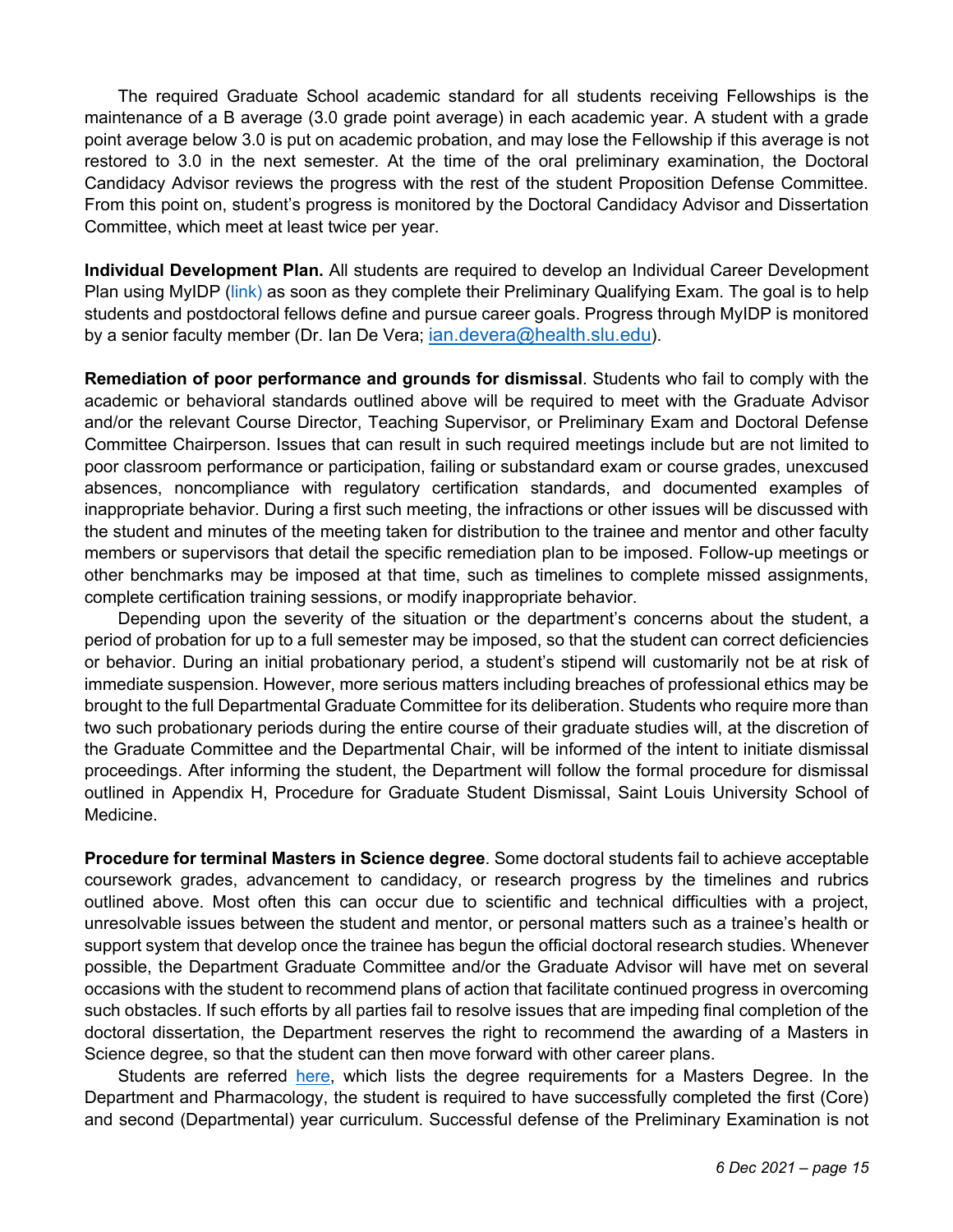required. A written dissertation is also required, which must be orally defended before a committee composed of the Doctoral Candidacy Advisor and at least two other departmental faculty members with Graduate Faculty Status. The written document can be a stand-alone dissertation, or a copy of a firstauthored published or in press manuscript. Successful defense of the written document is judged by the dissertation committee. Once approved, the student must apply online for graduation at: (link).

**Department sponsored travel**. The department will pay for one domestic trip to a science-based meeting per year. After the first year in the department, the student is expected to present his/her original work in the form of a poster or oral presentation. The student must get the approval of the chair before booking flights.

**SECTION 8. SUMMARY OF CURRICULUM FOR M.D./PH.D. STUDENTS** (adapted from, *A Student Guide to the M.D./Ph.D. Program*; for more information, contact Dr. Ajay Jain (ajay.jain@health.slu.edu), Director, M.D./Ph.D. program, Saint Louis University School of Medicine)

The Department of Pharmacology and Physiology provides a Ph.D. program that trains students to be independent investigators in the interrelated disciplines of physiology and pharmacology. The department also contains the Center for Neuroscience. The overall goals of the Ph.D. program are to: instill enthusiasm for discovery and the scientific process; foster critical thinking, research competence, and oral and written communication skills; and promote a commitment to lifelong scholarship. Diverse research interests of the department faculty ensure that trainees can select projects that span physiology and pharmacology from the subcellular through integrative levels. M.D./Ph.D. trainees join this graduate program with 30 credits transferred from the Phase 1 and 2 M.D. curricula toward the total of 36 credits and 12 dissertation credits required for the Ph.D. degree by the Office of Graduate Education. The remaining six coursework credits are satisfied through completion of two 1-credit required courses described below, and by regular participation in the Department's scheduled journal clubs and seminar series that are also detailed below. Journal clubs cover a broad range of subjects, as do the weekly departmental seminars that feature outstanding speakers from the U.S. and abroad.

#### **Preliminary Examination**

Every M.D./Ph.D. trainee in the Department must pass written and oral exams that are based on a research proposal written by the student as a grant application. Following a satisfactory performance in PPY-5110 and PPY-5140, the trainee develops an original proposal that complies with NIH R21 page limits (Specific Aims + six pages + bibliography). The requirements are identical to that described above for standard Ph.D. students except that the preliminary examination committee must include a Pharm/Phys faculty member who is also a member of the M.D./Ph.D. steering committee.

#### **Dissertation Committee**

Completion of the preliminary exam permits the M.D./Ph.D. trainee and mentor to assemble a Dissertation Committee and to file formal Ph.D. candidacy papers with the Graduate School. Again the requirements for this process are identical to those described above for standard departmental Ph.D. students except one member of the dissertation committee must serve on the M.D./Ph.D. steering committee (not the mentor).

**Prerequisites:** Successful completion of Phases 1 and 2 of the M.D. Curriculum and USMLE Step 1. M.D./Ph.D. trainees receive up to 30 graduate credits that are transferred from Phases 1 and 2 courses as listed elsewhere in this Guidebook.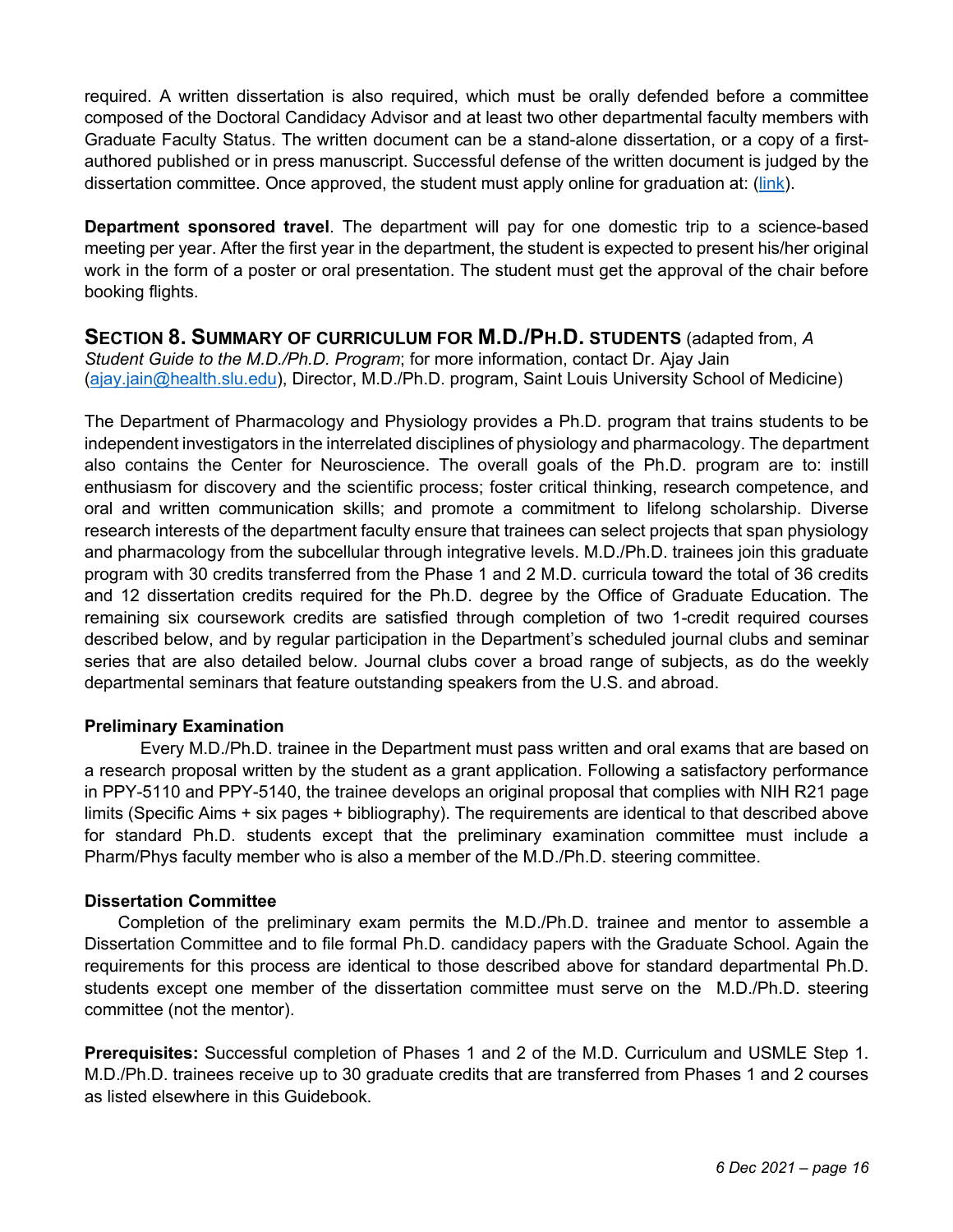#### **Required Didactic and Participatory Department of Pharmacology and Physiology Courses during Ph.D. Training Years:**

- PPY-5110 Introduction to Pharmacology and Drug Discovery
- PPY-5140 Fundamentals of Effective Grant Construction
- PPY-6800 Pharmacology and Physiology Departmental Seminar
- PPY-6900 Pharmacology and Physiology Colloquium Journal Club

**PPY-5110 Introduction to Pharmacology and Drug Discovery** (1 credit). Taught at the beginning of each fall semester, this 5-week course is an intensive review of: basic pharmacokinetics; receptor binding theory; assessments of efficacy and potency; full and partial drug agonists/antagonists; and new drug design and discovery. The course format includes lectures, discussions, and problem-solving assignments.

**PPY-5140 Fundamentals of Effective Grant Construction** (1 credit). Beginning at the end of the spring semester and extending through mid-summer, this 12-week course includes didactic lectures, one-onone mentoring sessions, and dedicated proposal writing time, culminating in a 20 – 30 min oral presentation followed by questions and faculty critiques. The final proposal must include all main narrative sections of an NIH- formatted R01 grant application (12 pages + bibliography). Students may use a shortened revision of their PPY-5140 proposals for their Preliminary Exam for advancement to doctoral candidacy (see above).

**PPY-6800 Pharmacology and Physiology Departmental Seminar** (0-1 credit per semester). Selected topics in pharmacology and physiology are presented by local, national, and international guest speakers. Seminars are held at least twice monthly and

usually more often. Attendance and participation are required for all Ph.D. students for this yearlong course.

**PPY-6900 Physiology and Pharmacology Colloquium Journal Club** (0-1 credit per semester). Selected topics in pharmacology and physiology are discussed from the current literature in these fields. Colloquial journal clubs are held at least twice monthly and usually more often. Attendance and participation are required for all Ph.D. students.

#### **PPY-6990 Dissertation Research** (0 – 6 credits per semester).

**Responsible Conduct of Research**. Training in the responsible conduct of research is required of all Ph.D. students at Saint Louis University and by the National Institutes of Health. Training takes place in three phases (see page 9).